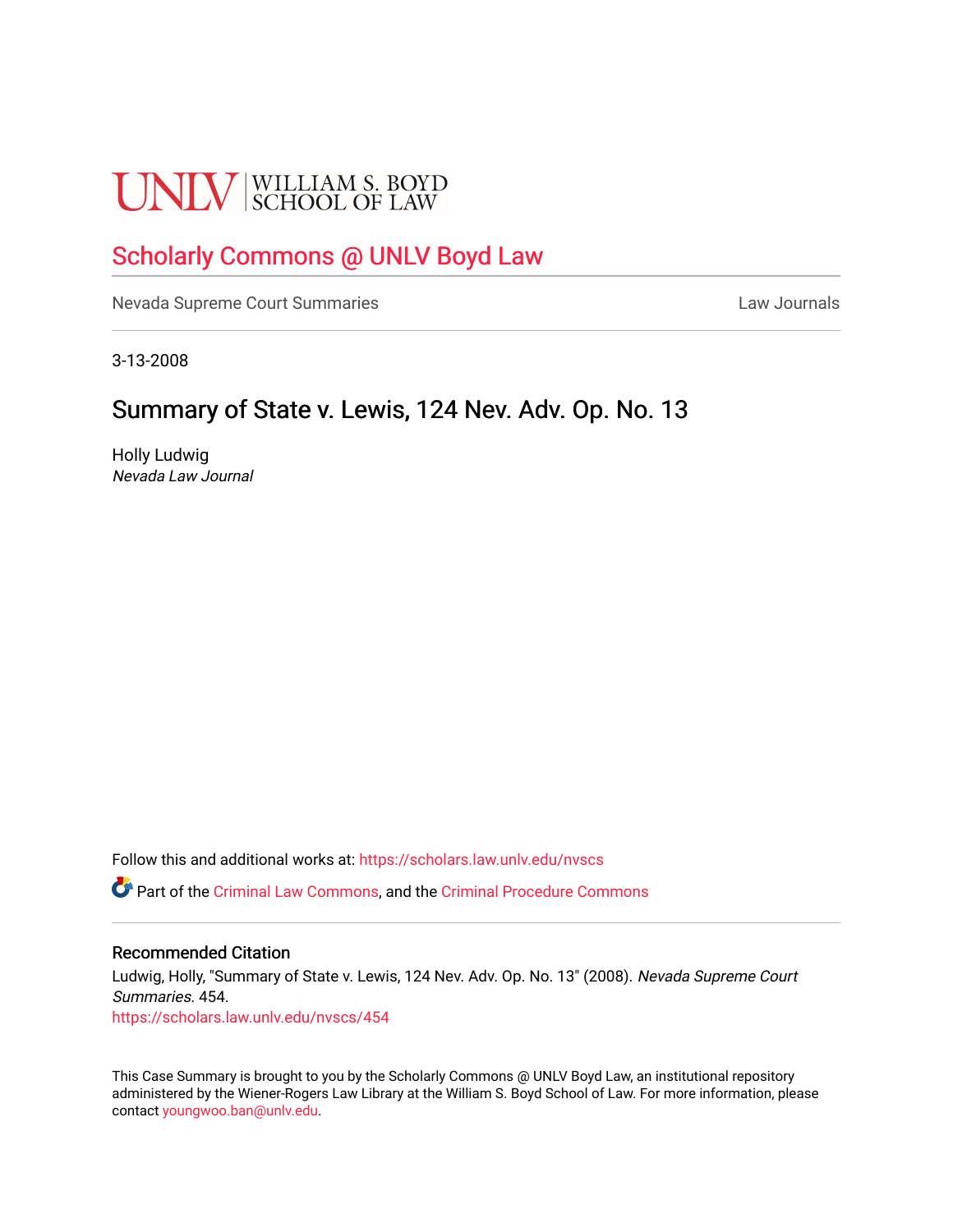## *State v. Lewis***, 124 Nev. Adv. Op. No. 13 (March 13, 2008)[1](#page-1-0)**

## **CRIMINAL LAW AND PROCEDURE – APPEALS**

#### **Summary**

State appealed a district court order granting Defendant's presentence motion to withdraw his guilty plea. The Nevada Supreme Court granted certiorari to determine whether granting a presentence motion to withdraw a guilty plea is independently appealable.

#### **Disposition/Outcome**

 The Nevada Supreme Court granted Lewis's motion to dismiss on the basis that the Court lacked jurisdiction over the appeal. The Court held that an order granting a presentence motion to withdraw a guilty plea is an intermediate order and cannot be independently appealed. There is no statute or rule allowing the State to appeal from an intermediate order granting the defendant the right to withdraw a guilty plea before sentencing.

#### **Facts and Procedural History**

 Lewis was charged with several counts of sexual assault and lewdness with a minor. Lewis entered into a plea agreement stating he was eligible for probation if, after evaluation, it was determined that he did not have a high risk of reoffending. Lewis then made a motion to withdraw his guilty plea before sentencing, arguing that his plea was unknowing because the probation terms were misrepresented to him. The district court granted Defendant's motion to withdraw.

 The State appealed and Lewis filed a motion to dismiss, claiming that the order was intermediate and therefore not a final, appealable determination.

#### **Discussion**

 The Nevada Supreme Court derives its appellate jurisdiction from statutes or court rules.<sup>[2](#page-1-1)</sup> Thus, if no statute or court rule provides for a certain appeal, then the right to appeal does not exist. $3$ 

 NRS 177.015 is the primary criminal appeals statute and does not provide the Court jurisdiction to review an order granting a motion to withdraw a guilty plea. District court orders that may be reviewed under NRS 177.015(1)(b) include: grants of motions to dismiss, motions of acquittal, motions in arrest or judgment, or grants or refusals of new trials.

1

<span id="page-1-0"></span><sup>&</sup>lt;sup>1</sup> By Holly Ludwig.

<sup>&</sup>lt;sup>2</sup> Castillo v. State, 106 Nev. 349, 352-53, 792 P.2d 1133, 1135 (1990).

<span id="page-1-2"></span><span id="page-1-1"></span><sup>3</sup> *Id.*